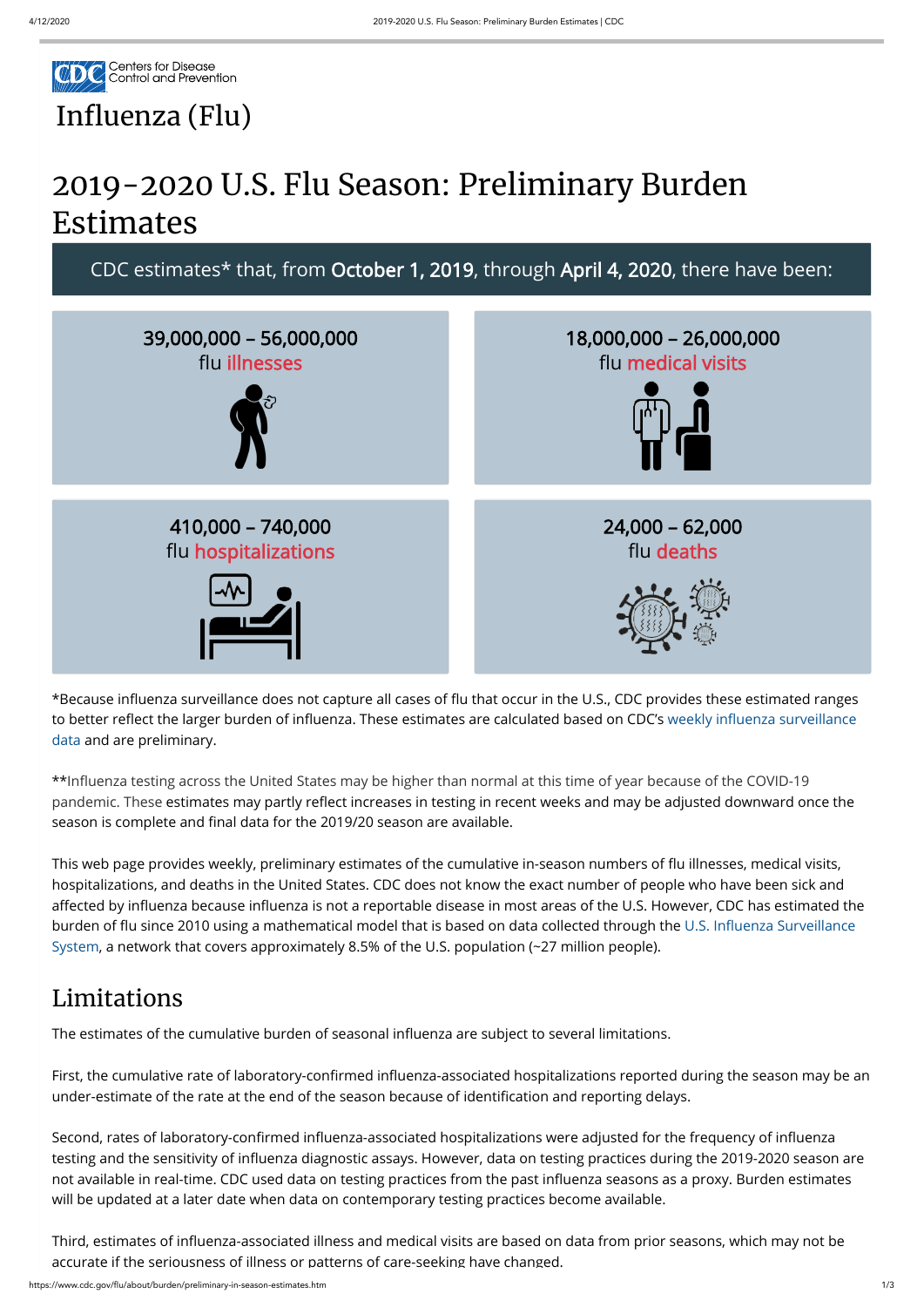https://www.cdc.gov/flu/about/burden/preliminary-in-season-estimates.htm 2/3

## Frequently Asked Questions

.<br>accu ate t e se ous esse ous ess o esse ous esse g a e ca ged.

### What does the cumulative burden of influenza for the 2019-2020 season mean?

The cumulative burden of influenza is an estimate of the number of people who have been sick, seen a healthcare provider, been hospitalized, or died as a result of influenza since October 01, 2018. CDC does not know the exact number of people who have been sick and affected by influenza because influenza is not a reportable disease in most areas of the United States. However, these numbers are estimated using a mathematical model, based on observed rates of laboratoryconfirmed influenza-associated hospitalizations.

## How does CDC estimate the cumulative burden of seasonal influenza?

Preliminary estimates of the cumulative burden of seasonal influenza during the 2019-2020 season in the United States are based on crude rates of laboratory-confirmed influenza-associated hospitalizations, reported through the Influenza Hospitalization Surveillance Network (FluSurv-NET), which were adjusted for the frequency of influenza testing during recent prior seasons and the sensitivity of influenza diagnostic assays. Rates of hospitalization were then multiplied by previously estimated ratio of hospitalizations to symptomatic illnesses, and frequency of seeking medical care to calculate symptomatic illnesses, medical visits, and deaths associated with seasonal influenza, respectively.

The estimates of cumulative burden of seasonal influenza are considered preliminary and may change each week as new laboratory-confirmed influenza-associated hospitalizations are reported to CDC. New reports include both new admissions that have occurred during the reporting week and also patients admitted in previous weeks that have been newly reported to CDC.

#### How does the number of flu hospitalizations estimated so far this season compare with previous end-of-season hospitalization estimates?

### Why does the estimate of cumulative burden change each week?

The number of hospitalizations estimated so far this season is lower than end-of-season total hospitalization estimates for any season since CDC began making these estimates. This [table](https://www.cdc.gov/flu/about/burden/past-seasons.html) also summarizes all estimated influenza disease burden, by season, in U.S. from 2010-11 through 2017-18.

#### Preliminary Cumulative Estimates of Hospitalizations in the U.S. 2019-2020 Flu Season